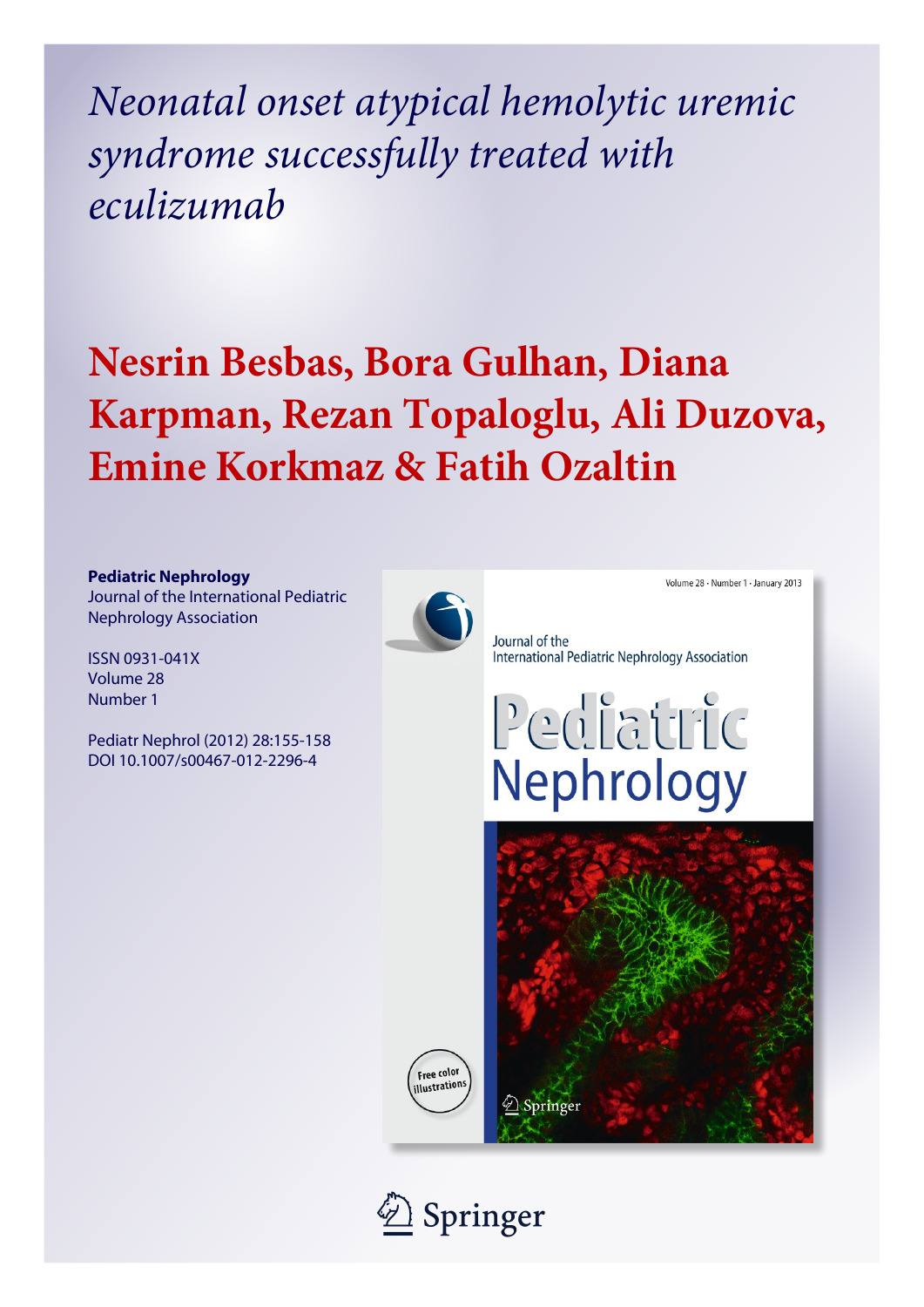**Your article is protected by copyright and all rights are held exclusively by IPNA. This eoffprint is for personal use only and shall not be self-archived in electronic repositories. If you wish to self-archive your work, please use the accepted author's version for posting to your own website or your institution's repository. You may further deposit the accepted author's version on a funder's repository at a funder's request, provided it is not made publicly available until 12 months after publication.**

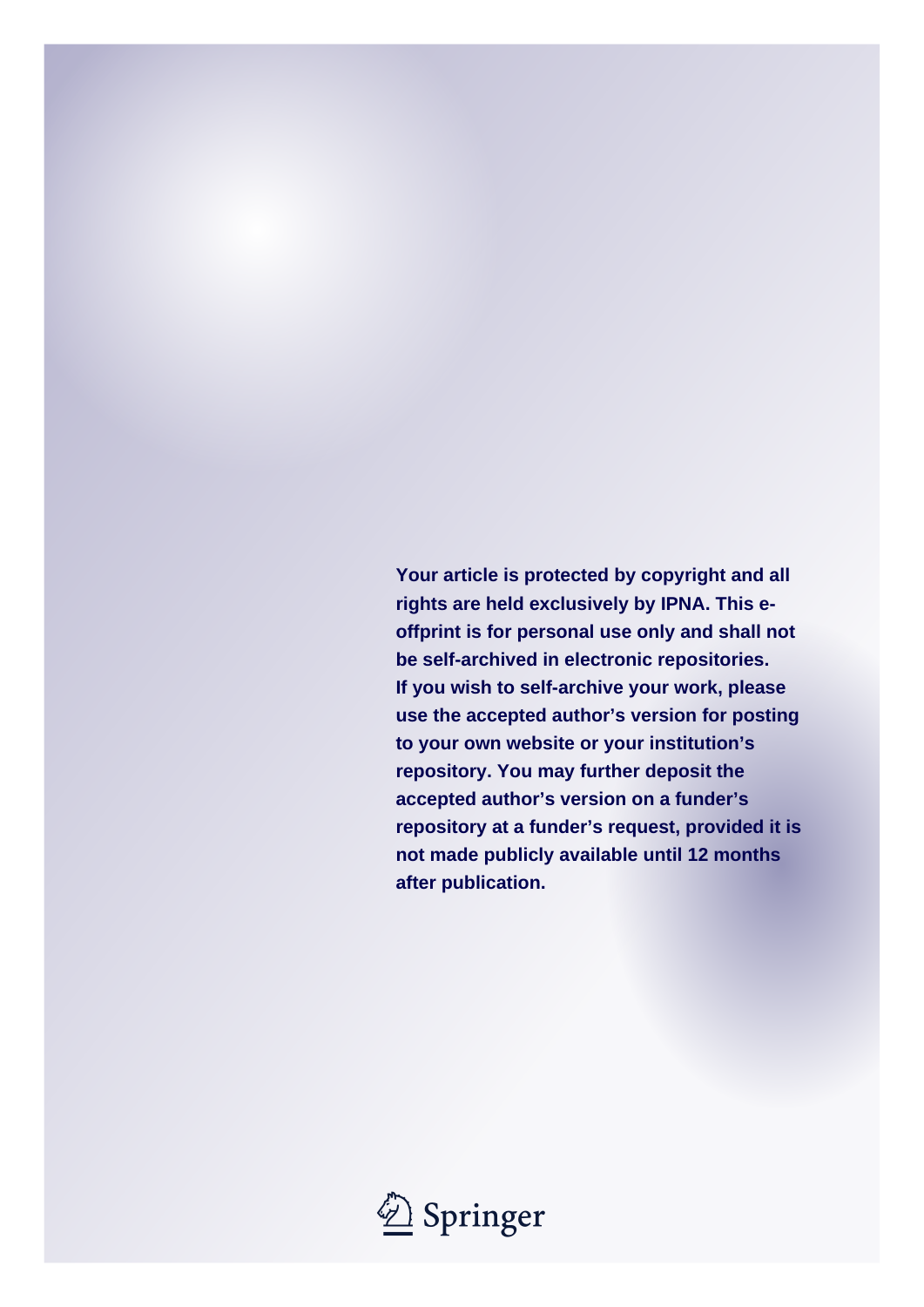BRIEF REPORT

# Neonatal onset atypical hemolytic uremic syndrome successfully treated with eculizumab

Nesrin Besbas · Bora Gulhan · Diana Karpman · Rezan Topaloglu · Ali Duzova · Emine Korkmaz · Fatih Ozaltin

Received: 3 July 2012 /Revised: 2 August 2012 /Accepted: 7 August 2012 / Published online: 6 September 2012 C IPNA 2012

#### Abstract

Background Atypical hemolytic uremic syndrome (aHUS) is characterized by the triad of microangiopathic hemolytic anemia, thrombocytopenia, and renal impairment. Neonatal cases are extremely uncommon. Plasma therapy is the first choice therapy in patients with aHUS based on the belief of an underlying complement dysregulation. Alternatively, eculizumab, which targets complement 5, is used to block complement activation.

Case-diagnosis/treatment Sudden onset macroscopic hematuria, hypertension, and bruises over the entire body were noted in a 5 day-old newborn. Investigations revealed hemolytic anemia, thrombocytopenia, renal impairment, and a low serum C3, leading to the diagnosis of aHUS. Fresh frozen plasma (FFP) infusions and peritoneal dialysis for acute kidney injury were initiated. This approach yielded full renal and hematological remission. The patient was discharged with FFP infusions, but subsequently developed three life-threatening disease recurrences at 1, 3, and 6 months of age. The last relapse presented with uncontrolled hypertension and impaired renal function while the patient was receiving FFP infusions. After the first dose of eculizumab, his renal and hematological parameters returned to normal and his blood pressure normalized.

N. Besbas · B. Gulhan · R. Topaloglu · A. Duzova · F. Ozaltin (⊠) Department of Pediatric Nephrology, Hacettepe University Faculty of Medicine, 06100 Sihhiye, Ankara, Turkey

e-mail: fozaltin@hacettepe.edu.tr

D. Karpman Department of Pediatrics, Clinical Sciences Lund, Lund University, Lund, Sweden

E. Korkmaz : F. Ozaltin

Nephrogenetics Laboratory, Department of Pediatric Nephrology, Hacettepe University Faculty of Medicine, Ankara, Turkey

Genetic screening of the CFH gene revealed a novel homozygous p. Tyr1177Cys mutation.

Conclusion Eculizumab can be considered as an alternative to plasma therapy in the treatment of specific patients with aHUS, even in infants.

Keywords Atypical hemolytic uremic syndrome . Complement factor H mutation . Eculizumab . Newborn

## Introduction

Atypical hemolytic uremic syndrome (HUS) is a rare disease and is characterized by the triad of microangiopathic hemolytic anemia [hemoglobin (Hb) <10 g/dL] with fragmented erythrocytes (schistocytes), thrombocytopenia  $(<150 \times 10^{9}/L$ ), and renal impairment (serum creatinine > upper limit of normal age) [[1,](#page-5-0) [2](#page-5-0)]. Atypical HUS (aHUS) accounts for 5–10 % of all HUS cases and often results from complement dysregulation and mutations in genes encoding complement regulatory proteins or complement factors [[2,](#page-5-0) [3](#page-5-0)]. These include mutations in genes encoding complement factor H (CFH), complement factor I (CFI), membrane cofactor protein (MCP), and factor B and C3, which are detected in more than 50 % of patients with aHUS. In certain patients antibodies against factor H may contribute to the disease, and these have been associated with deletions in factor H-related proteins 1 and 3 [[4\]](#page-5-0). Mutations in the thrombomodulin gene have also recently been uncovered [\[5](#page-5-0)]. Inborn errors of cobalamin metabolism can also cause aHUS [\[6](#page-5-0)]. Cobalamin disorders form a large group of diseases that can appear from the first days or weeks of life to significantly later stages in childhood. There is a wide spectrum of clinical signs and symptoms related to cobalamin disorders, from neurological or psychiatric problems to multisystem disease with a more complex clinical picture. Among these, aHUS is the least common and has been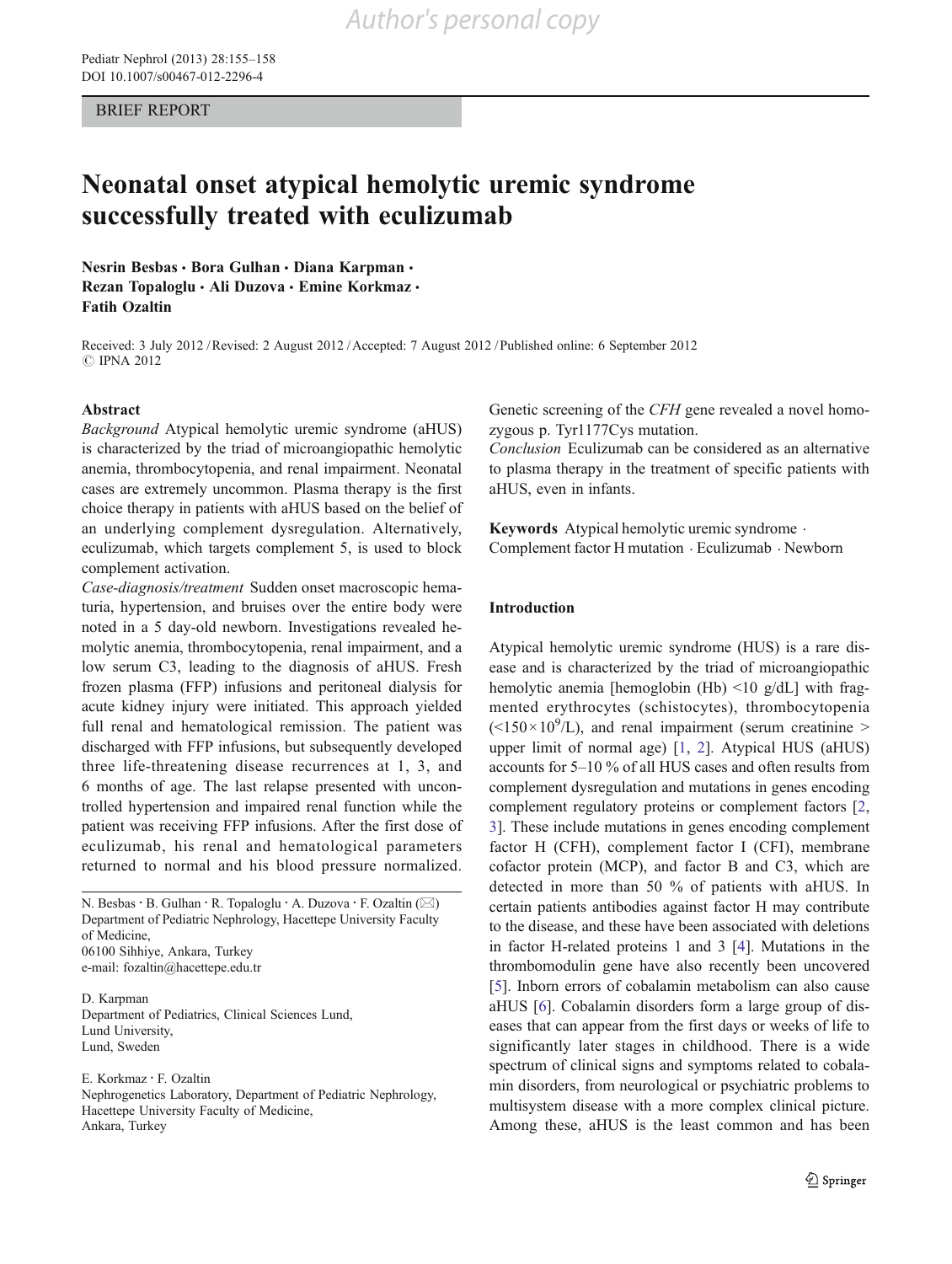described only in a small group of patients [[6\]](#page-5-0). Patients with factor H mutations have the worst prognosis, with up to 60 % reaching end-stage renal disease within the first year after onset of the disease, and mortality is high among these patients [[7](#page-5-0)]. Eculizumab, a new treatment modality for aHUS, is a recombinant, humanized monoclonal immunoglobulin G (IgG) antibody that targets complement 5 (C5) and blocks the cleavage of C5 to C5b, ultimately preventing the generation of the proinflammatory peptide C5b and the cytotoxic membrane attack complex C5b-9. Eculizumab has been described as an effective therapeutic strategy in the management of refractory aHUS that has failed to respond to plasma therapy [[8\]](#page-5-0).

Here we describe a newborn presenting with aHUS with a novel CFH mutation that was successfully treated with eculizumab.

# Case report

A Caucasian male infant born at a gestational age of 40 weeks with a birth weight of 3.410 kg was admitted on day 3 of life with neonatal jaundice for phototherapy. He was the first born child of consanguineous parents, and the antenatal scans had revealed oligohydramnios. The complete blood count was normal at admission. On day 5, he developed macroscopic hematuria with bruises over his entire body and was noted to be significantly hypertensive at 150/90 mmHg. Laboratory parameters were as follows: Hb 6.2 g/dL; platelet count  $66 \times 10^{9}$ /L; white blood cell count 10,400/μL; blood urea nitrogen (BUN) 62.3 mg/dL (normal range 5–18 mg/dL); serum creatinine level 1.81 mg/dL (normal range 0.24–0.41 mg/dL). Serum electrolytes were within normal limits. Urinalysis showed hematuria and proteinuria, and renal ultrasound revealed patent renal blood vessels. His peripheral blood smear showed hemolysis, and the direct Coombs' test was negative. An increased blood level of lactate dehydrogenase (4,303 U/L) and a low level of haptoglobulin confirmed intravascular hemolysis, supporting the diagnosis of aHUS. The serum C3 level was low at

the patient (a) and one of the heterozygous parents (b). Arrows indicate the site of the c.3530A>G (p. Tyr1177Cys) mutation

60.6 mg/dL (normal range 79–152 mg/dL); however, serum CFH and CFI levels were normal.

Genetic screening [the study was approved by the Hacettepe University Ethics Committee (FON 10/03–22) and the parents gave informed consent] detected a novel homozygous mutation in the gene encoding factor H, c.3530A>G (p. Tyr1177Cys) (sequence including the signal peptide), in which tyrosine was exchanged for cysteine (Fig. 1a). The parents were heterozygous for the same mutation (Fig. 1b). One hundred healthy Turkish children screened by direct sequencing showed only the wild-type sequence. No mutation was detected in the genes encoding factor I, MCP, C3, or factor B. No anti-CFH antibodies were detected. ADAMTS13 activity was normal. Urine methylmalonic acid test was also negative.

Plasma therapy (20 mL/kg/d) was initiated using fresh frozen plasma (FFP). Furosemide and nifedipine were given for hypertension. On day 10, the patient became oliguric and his creatinine level went up to 3.17 mg/dL; peritoneal dialysis (PD) was therefore initiated. These therapies yielded renal and hematological remission. He was discharged with daily FFP treatment. The frequency and dose of FFP was tapered according to the renal and hematological parameters. He developed three life-threatening disease recurrences at 1, 3 and 6 months of age during tapering of the frequency of FFP infusions. The first relapse was successfully treated by increasing the frequency of FFP infusions, and the second relapse was treated with FFP and PD for 10 days. The third relapse presented with severe hemolytic anemia (Hb 7.2 g/dL), hyperkalemia (6.3 mEq/L), and severely impaired renal function (BUN 78.2 mg/dL, creatinine 1.77 mg/dL). The frequency of FFP infusions was increased and PD was started due to impaired renal function and oliguria. Lifethreatening hypertension had to be controlled with five different antiypertensive drugs (intravenous furosemide, intravenous nitroprusside, nifedipine, enalapril, and propranolol). As plasma exchange could not be performed due to technical difficulties, eculizumab treatment was initiated. It was given weekly for the first 3 weeks at a dosage of 300 mg and was thereafter continued every other week at

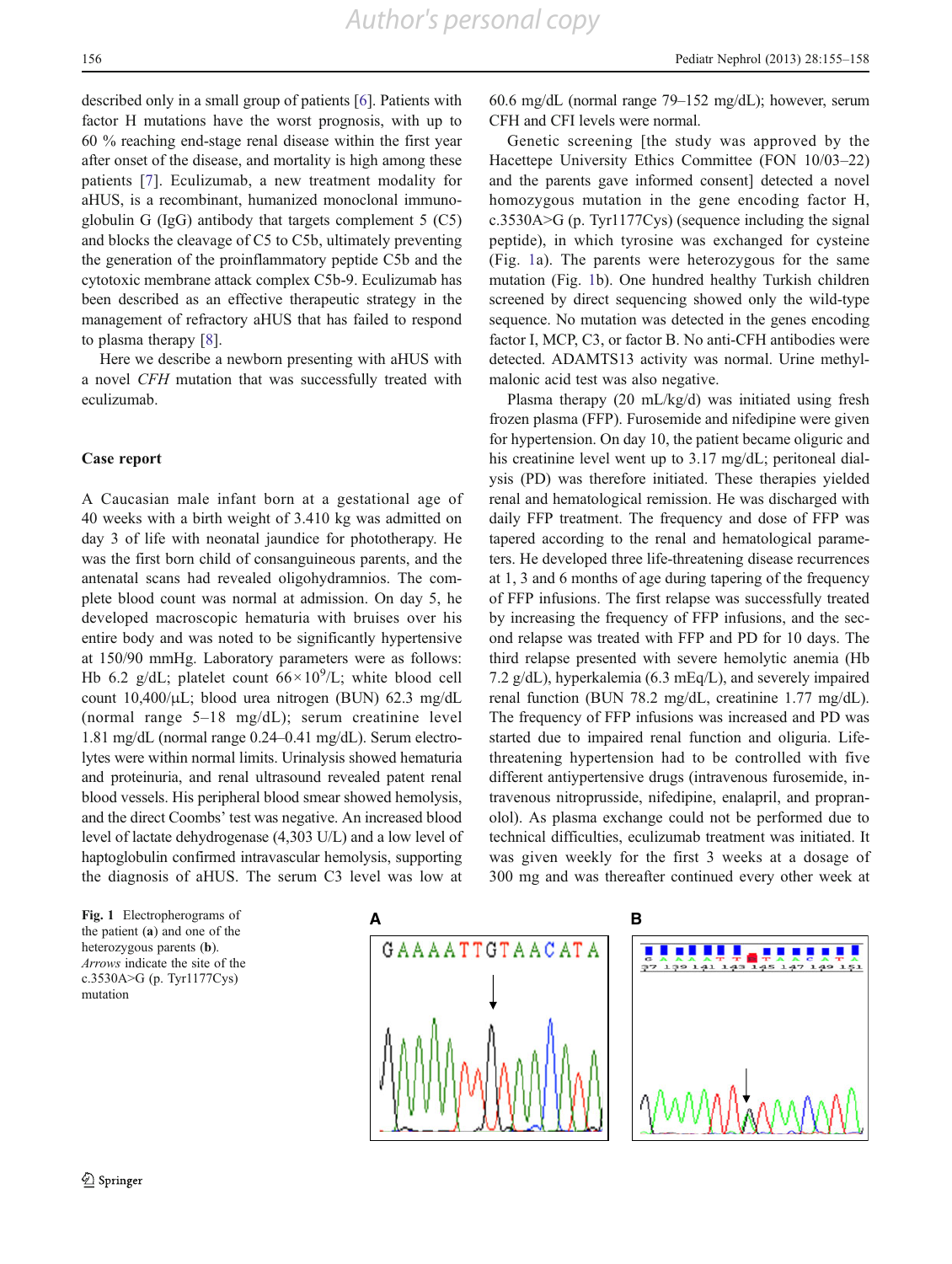*Author's personal copy*

a dosage of 600 mg. Five days following the first dose, renal and hematological parameters returned to normal range and blood pressure normalized. FFP infusions were gradually decreased and eventually stopped. At the time of this report, the patient is 20 months of age and currently on eculizumab treatment every other week with completely normal renal and hematological parameters (Fig. 2).

### Discussion

Although aHUS can affect patients of all ages, its prognosis correlates to a certain extent with the identified genetic defects. Here, we describe a case of neonatal onset aHUS with a novel homozygous *CFH* mutation that was successfully treated with eculizumab.

One of the possible diagnoses in our patient was congenital thrombotic thrombocytopenic purpura, which was excluded by normal ADAMTS13 activity. Methylmalonic aciduria-associated HUS was excluded due to a negative test for urine methylmalonic acid. He was not given any drug that could cause aHUS.

Atypical HUS is characterized by overactivation of the alternative complement pathway. Mutations have been found in genes encoding both complement regulators (CFH, CFI, and MCP) and complement activators (factor B and C3) in more than 50 % of patients [\[4](#page-5-0)]. Mutations in CFH are the most frequent genetic abnormality in aHUS patients. Complement factor H is a serum glycoprotein that is composed of 20 short consensus repeats. It is a cofactor for factor I-mediated proteolytic inactivation of C3b, competes with factor B for C3b binding, and accelerates the rate of decay of the C3 convertase. The majority of factor H mutations are heterozygous and located in the exons that encode the C-terminal domain of the protein [\[3](#page-5-0), [8](#page-5-0)] responsible for host recognition. Mutations in CFH cause either quantitative or functional deficiency in CFH. A quantitative deficiency is defined as CFH levels below half of the normal range [\[9](#page-5-0)]. The majority of mutations in CFH, as detected in our patient, are associated with normal plasma levels of CFH (type 2 mutations). The plasma C3 level is decreased in 30–50 % of patients with heterozygous mutations of CFH. Our patient also had moderately decreased C3 levels [\[8](#page-5-0)].

Homozygous mutations in factor H are uncommon but have been reported in a few aHUS patients [[10\]](#page-5-0). Homozygous mutations affecting cysteine bridges will affect the tertiary structure of the protein. As is evident in our patient, the mutation did not affect the secretion of factor H, as levels were normal, but it most probably affected its function, leading to early-onset of the disease.

Plasma infusion and plasma exchange therapies are the mainstay of treatment in aHUS. Plasma therapy can normalize soluble factors CFH, CFI, CFB, and C3. Plasmapheresis is a highly technical, complicated treatment and should be instituted in specialized centers only. On the other hand, it is known that the three pathways of the complement system converge at the level of C3, leading to the activation of C5 that is necessary for the development of aHUS [[8](#page-5-0)]. Eculizumab is a monoclonal IgG antibody that targets C5 and prevents the generation of C5b and membrane attack complex C5b-9. To date, 17 patients treated with eculizumab have been published and presented at scientific meetings [[8\]](#page-5-0). Among these, eight patients (six <18 years of age) were treated for aHUS with functional native kidneys, and the remainder were treated to prevent or treat post-transplant recurrence. In four of these six pediatric cases no mutation was identified; two patients had CFH mutations. The age

Fig. 2 Serum creatinine (Scr) and hemoglobin (Hb) levels and platelet counts of the patient before and after eculizumab treatment. Eculizumab was started at the third relapse and resulted in dramatic increases in both Hb levels and platelet count and was associated with a dramatic decrease in Scr levels. PT Plasma therapy